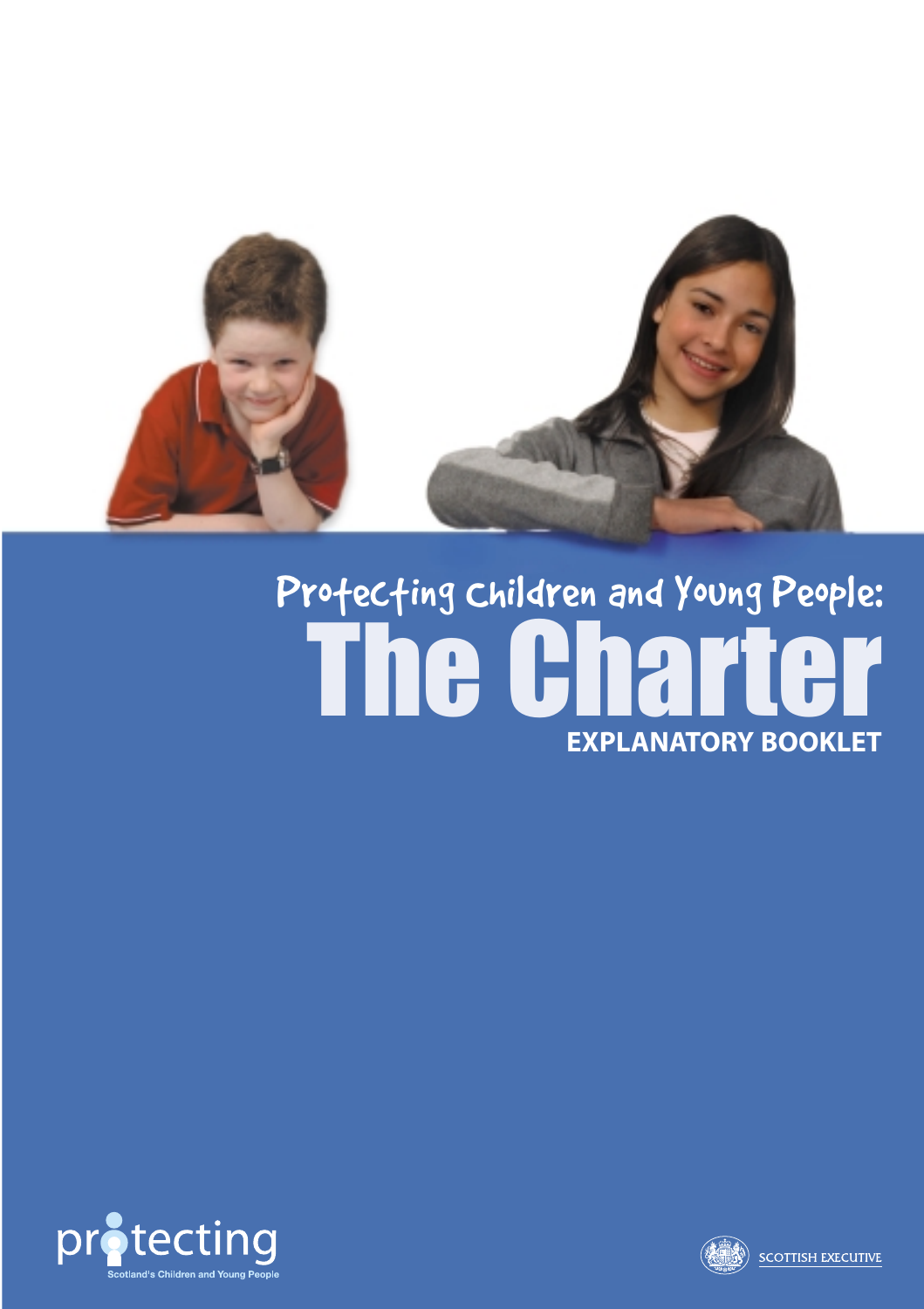# Profecting children and Young People: The Charter



Get to know us

Speak with us

Listen to us

Take us seriously

Involve us

Respect our privacy

Be responsible to us

Think about our lives as a whole

**As children and young people, we have a right to be protected and be safe from harm from others. When we have difficulties or problems we expect you to:**

Think carefully about how you use information about us

Put us in touch with the right people

Use your power to help

Make things happen when they should

Help us be safe

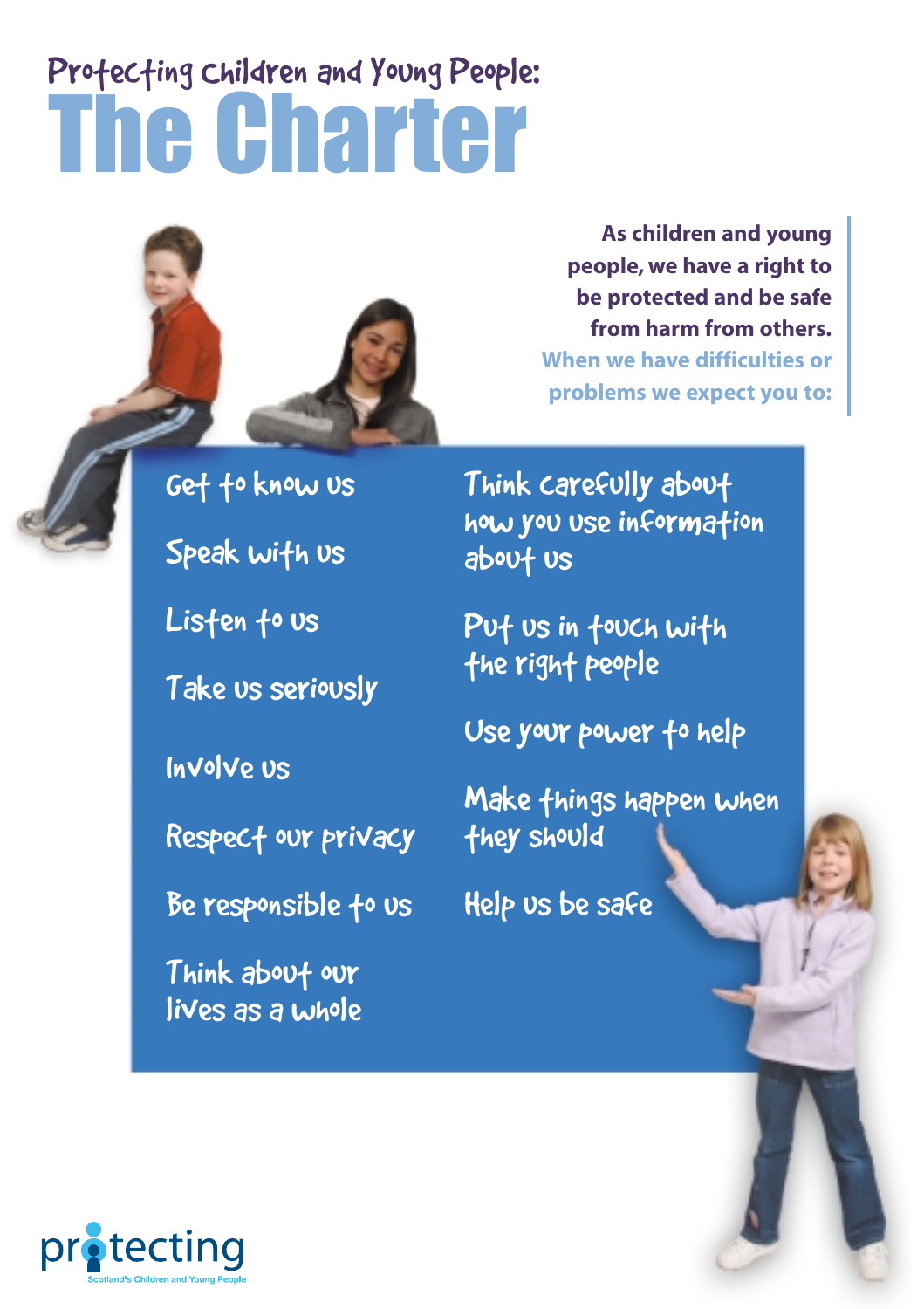**We want to give every child and young person the best possible start in life. Helping our children realise their potential is the key to giving them a sense of self-fulfilment and equipping them for their future. But to do this children and young people need to be kept safe from harm and neglect.**

Protecting Children and Young People: The Charter This Charter reflects the voice of children and young people and what they feel they need, and should be able to expect, when they have problems or are in difficulty and need to be protected. This is a message to all of us – politicians, communities, parents, families, neighbours; as well as police, health, social work and education authorities; and people who work directly with children and young people - about what is important to them in how we go about helping to protect them.

This booklet provides an insight on what lies behind the 13 statements from children and young people in the **Charter**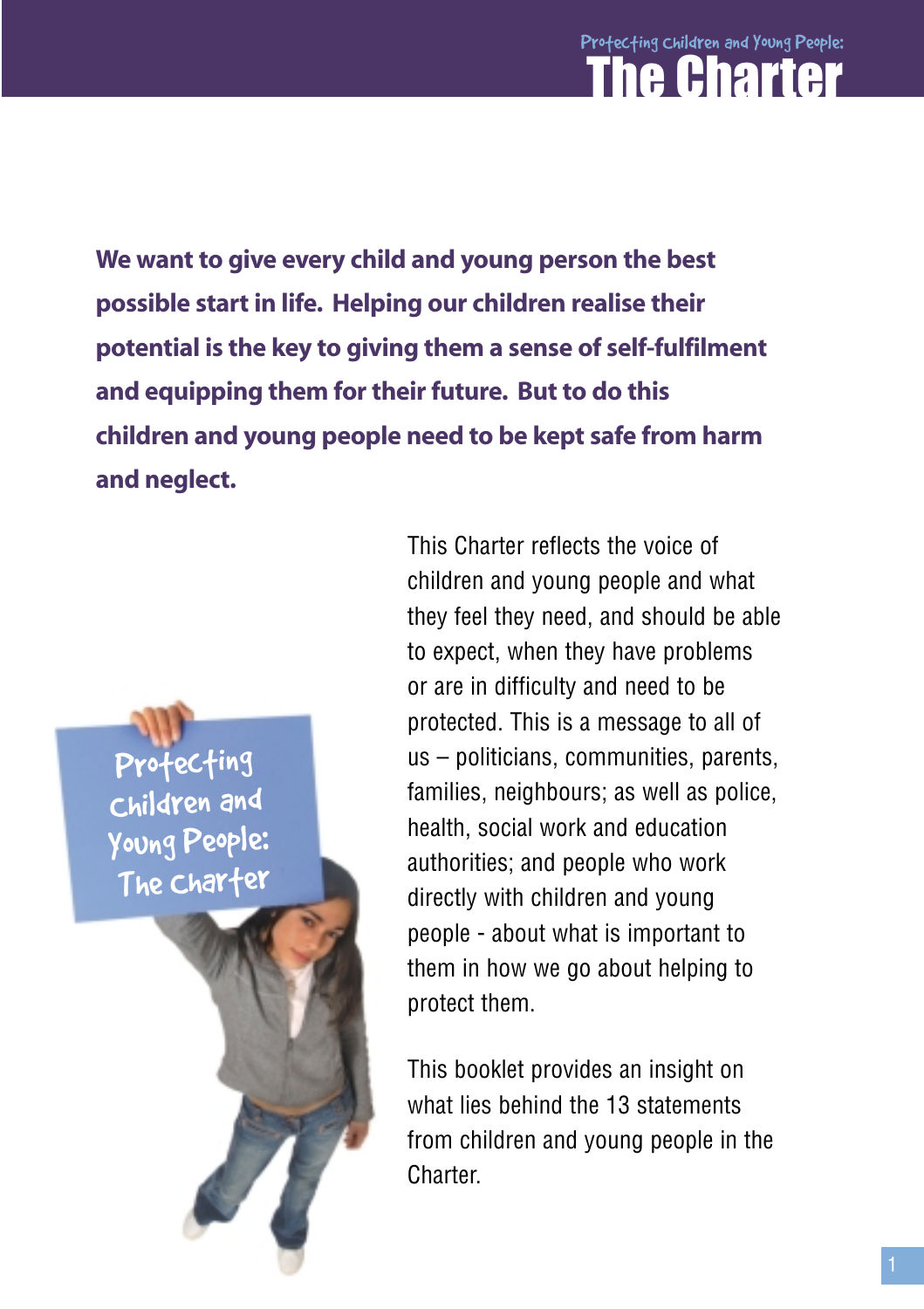#### **About the Charter and who it is for:**

- This Charter has been developed in consultation with children and young people who have experienced harm and been in need of help and protection. It also reflects what they have the right to expect.
- Children and young people are more keenly aware of relationships and attitudes others display rather than processes and events. The statements in the Charter reflect the value children put on these. They are a reminder and a tool for critical reflection for all of us as to how we handle these relationships – particularly where children can be scared, embarrassed, unsure what to do and what might happen to them.
- There are key messages here for those who deliver services to children – whether within the police, health, social work or education environment – about the importance of maintaining a child-focus rather than a process or single-agency focus and the need to reflect this in practice.
- While particularly important and relevant to those who are clearly identified as in need or at risk, the Charter reflects the principles of how all children should be responded to when they are in difficulties at various times in their lives. How these situations are handled, and the relationships and trust that can be developed, can help prevent escalation.
- The statements in the Charter can equally apply to how children and young people, whatever their age, can be expected to treat each other and adults.
- The Scottish Executive is committed to delivering improved services for children and young people. As part of the Child Protection Reform Programme, a Framework for Standards for child protection has been developed which builds on these Charter statements and the pledges made to help deliver better, more joined-up, child-focused services for vulnerable children and young people.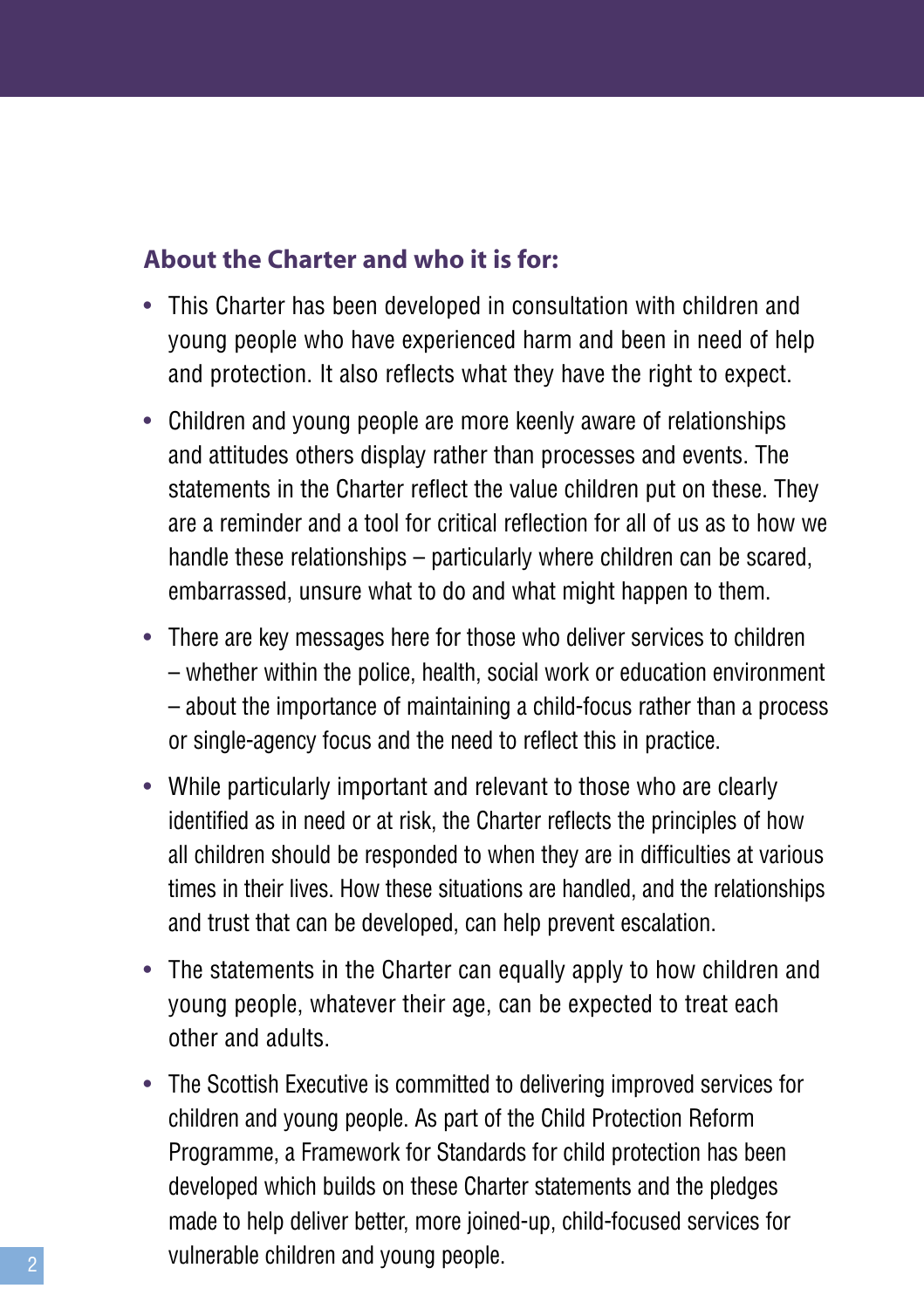## Protecting Children and Young People: he Charter

• Included in the United Nations Convention on the Rights of the Child (UNCRC) is that children and young people have the right to be protected and to participate in decisions which affect them.

#### **How was the Charter developed?**

- Save the Children consulted with 83 children and young people who took part individually, in small groups, and as part of a large consultation event, between March and September 2003. Parents and carers were also involved.
- In addition, professionals from voluntary and statutory agencies participated in seminars, meetings, by email and telephone.
- Desk research on other consultations with children and young people and charters, such as the UNCRC, were examined.

#### **How do children and young people feel when they are unsafe or have been harmed by another person?**

• Almost all talked in terms of their feelings and how these affected them. They felt scared about what had been happening and that they often did not know what to do to improve the situation. Most who had been involved in formal child protection procedures expressed feelings of being scared about this because they did not know the people who would be at meetings, were unsure of what would happen, and were worried about the possible outcomes. They were also anxious when they thought they might see, in court, the people who had harmed them.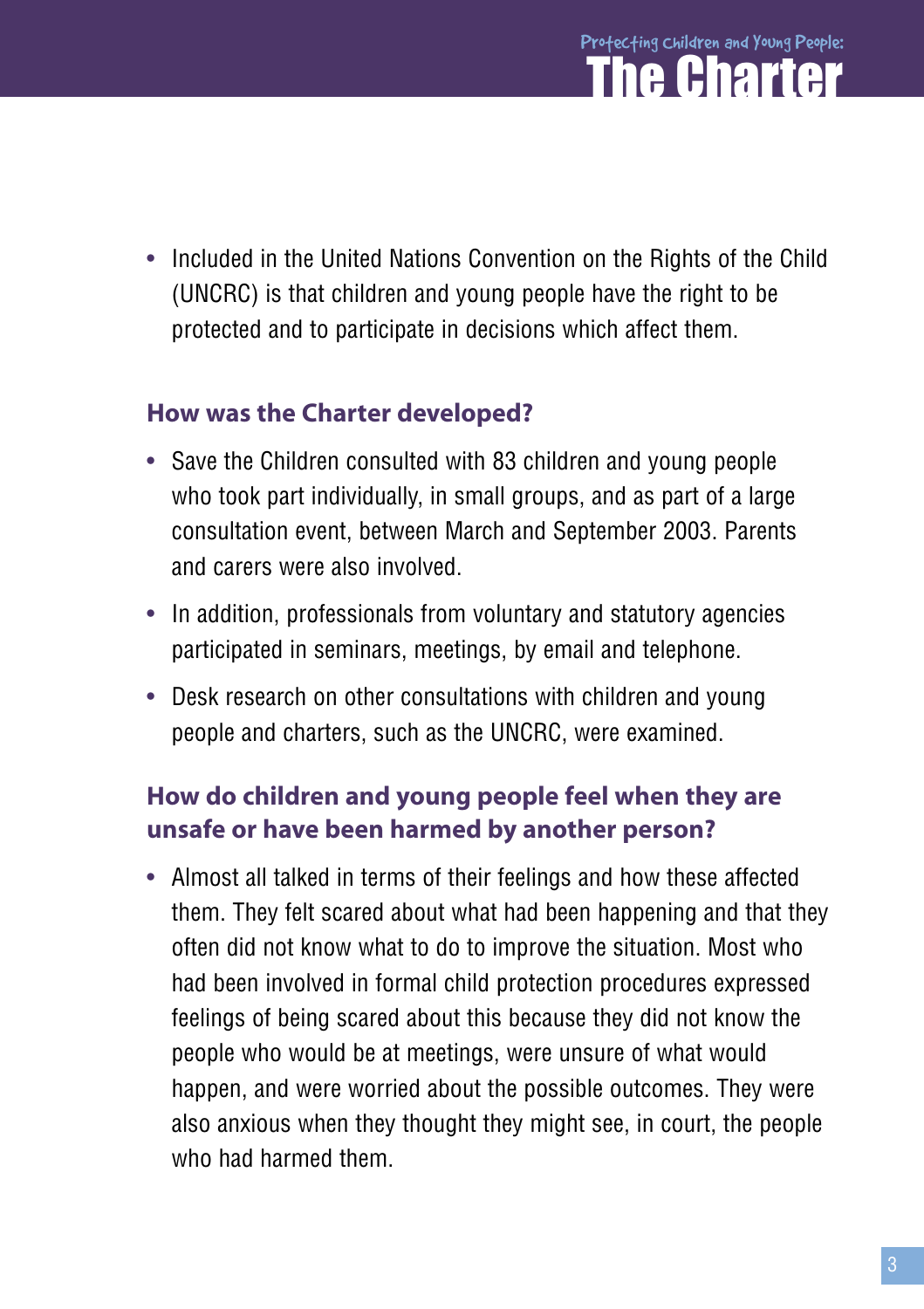She would then be called a grass  $14$  years)



Because sometimes... you are embarrassed to talk about what is happening so if you can't see the person you are telling it may make it a bit easier

(boy, 12 years)

- Some were apprehensive that a situation could be made worse by sharing a concern with an adult.
	- The formality of adults was often frightening. This included how they communicated with them, their style of dress, the language they used, and the environment of meeting places.
- They found it difficult when they did not know or understand what was happening and when they felt they did not have any influence over decisions made about their safety and well-being. For many this resulted in: finding it hard to sleep; not wanting to eat; falling behind with school work; getting angry and irritated with people close to them.
- They also felt embarrassed. Reasons for this included concern about how other people would perceive them and their families if they found out and not wanting to be seen as "different" from their peers.
- For some, ChildLine was the agency of choice to confide in because they could explore issues safely without the worry of others finding out.
- They spoke about the positive outcomes from speaking to someone who was able to help and the importance of doing so.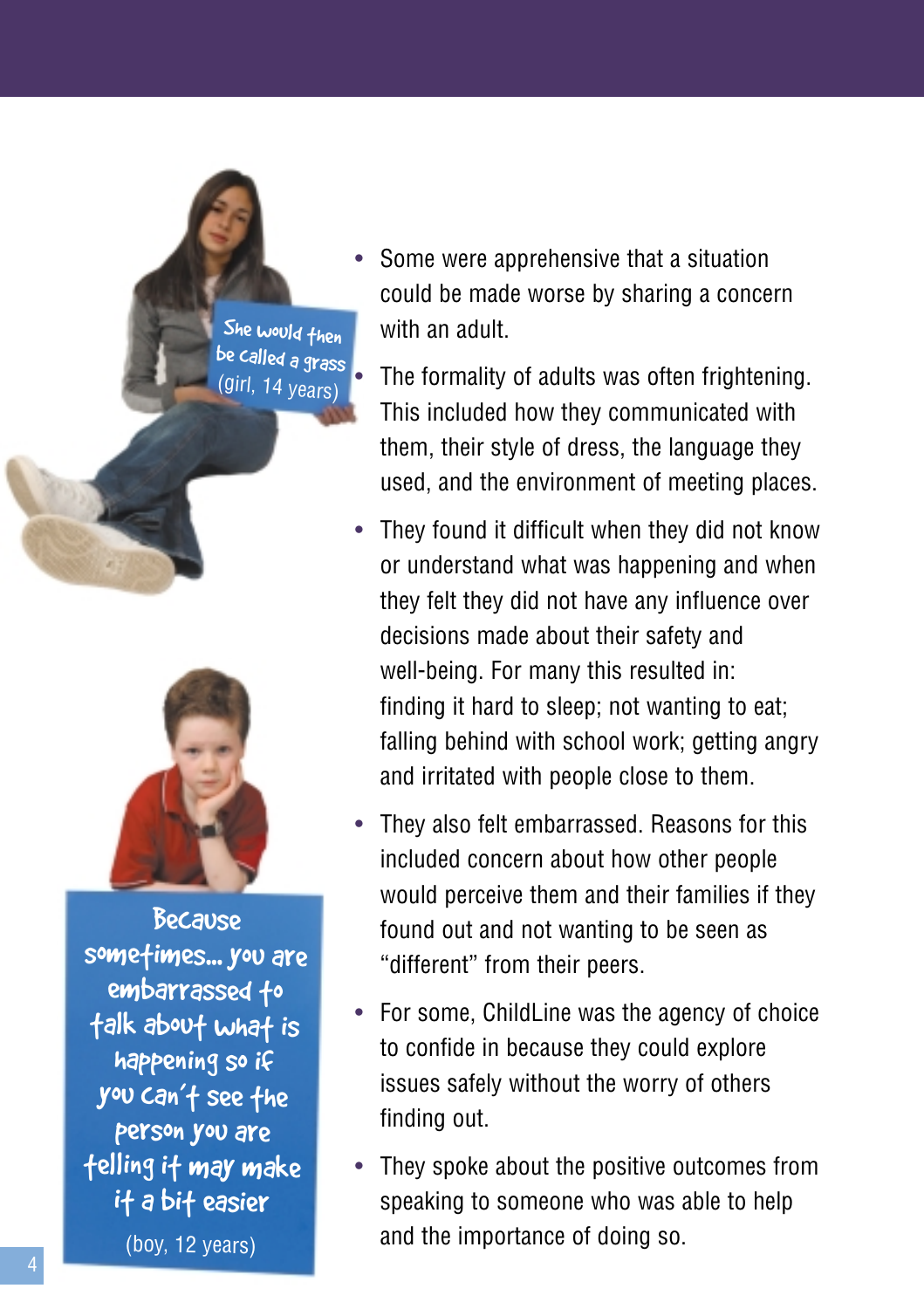### Profecting children and Young People: The Charter

# The Charter Statements

**The Charter comprises 13 statements derived from the consultation process with children and young people. The response is a set of 11 pledges and an outline of work to be done to help deliver on these. The 13 statements are**



**presented as statements from children and young people to adults. These are:**

#### **"Get to know us"**

Relationships with other people were key in providing children and young people with environments and opportunities where they could seek help when needed.

They had a strong sense of the characteristics which made for supportive relationships. Being able to trust the person was important, this could be developed through having time to get to know the person and experience how they had dealt with situations in the past.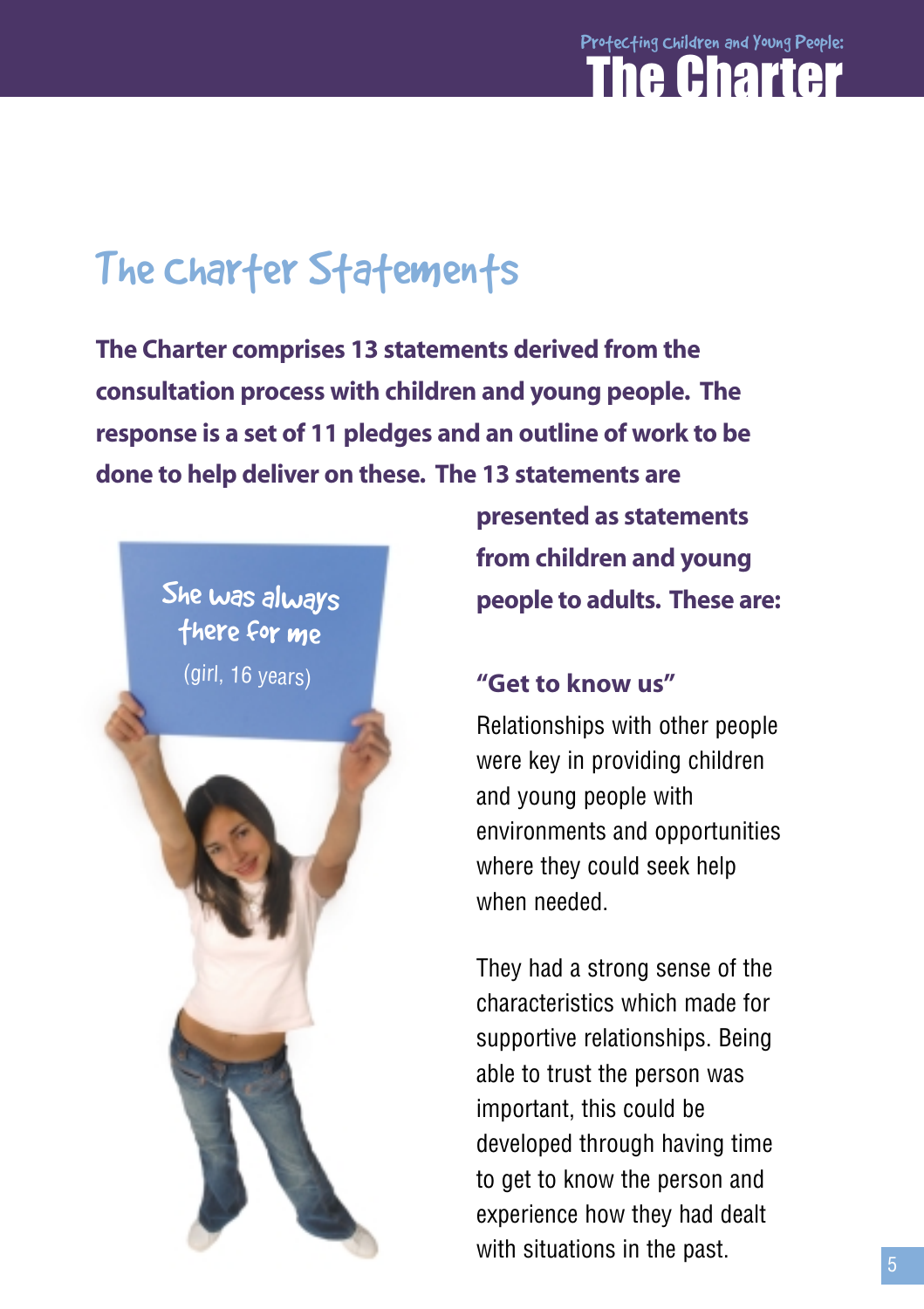Other important characteristics were: understanding; respect; being genuine; being reliable; and consistency in approach and attitude.

Children and young people were aware of the statutory responsibilities of some professionals. This sometimes impacted negatively on their relationships.



Like folk when you speak to them –- phone you back when they say they will...

(girl, 16 years)



They just think that every normal person stays with their mum and dad

(girl, 15 years)

#### **"Speak with us"**

Many children and young people felt that adults often made assumptions about their lives and what their experiences were likely to be.

They felt that there was an emphasis on living with two parents as being "normal" with little recognition of the diverse circumstances children and young people experience.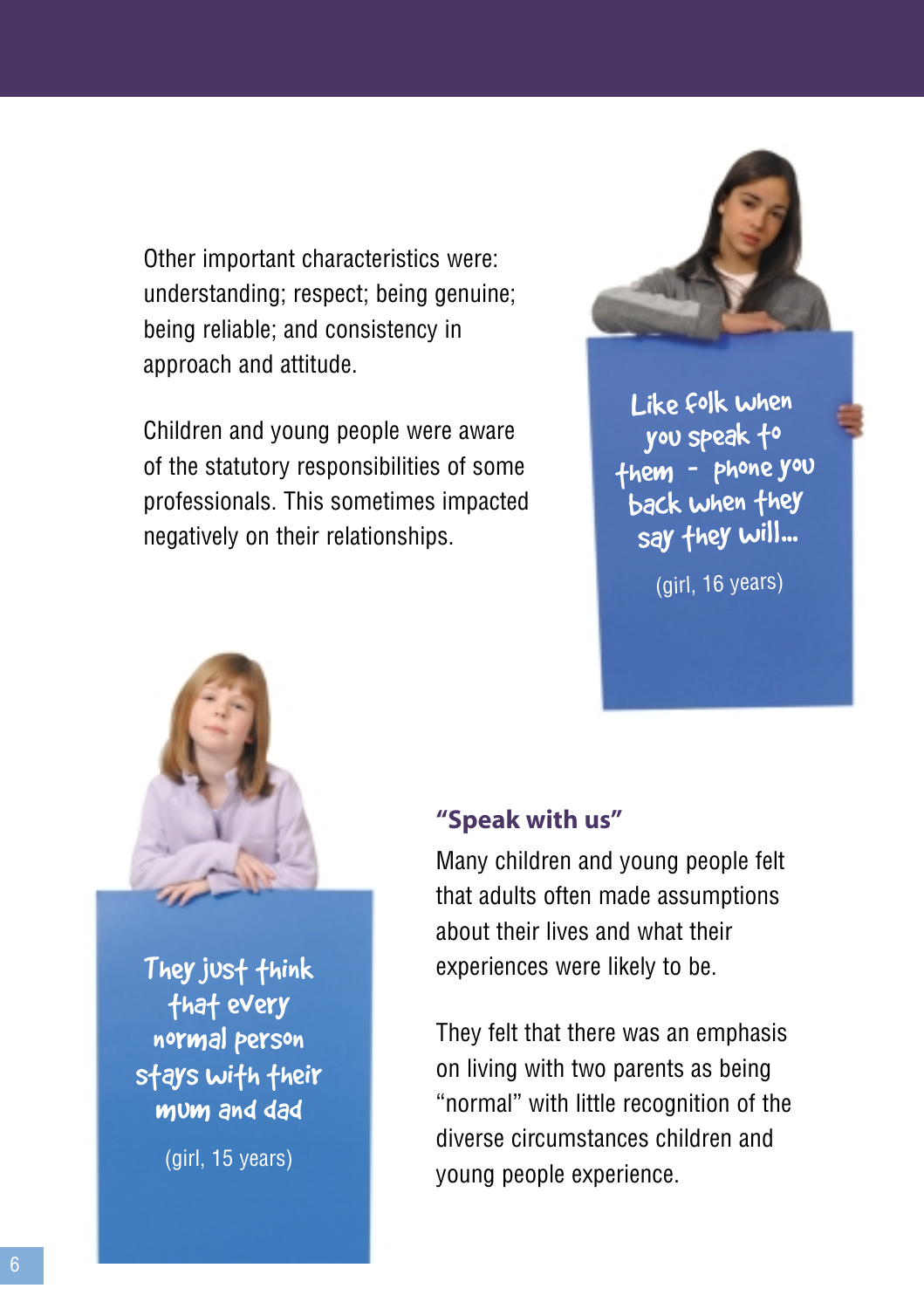

#### **"Listen to us"**

Children and young people felt that being listened to provided a good basis for other interactions with adults and other young people. It was important that adults actively listened to what children are saying and took account of their behavioural responses to situations.

Many felt that contacts with professionals were designed to meet the obligations of the professionals rather than the needs of the child or young person.

...It is just that I feel like... (contact is) whenever she feels like it.... any time I do need her, she's not in, or she's in a meeting

(girl, 14 years)

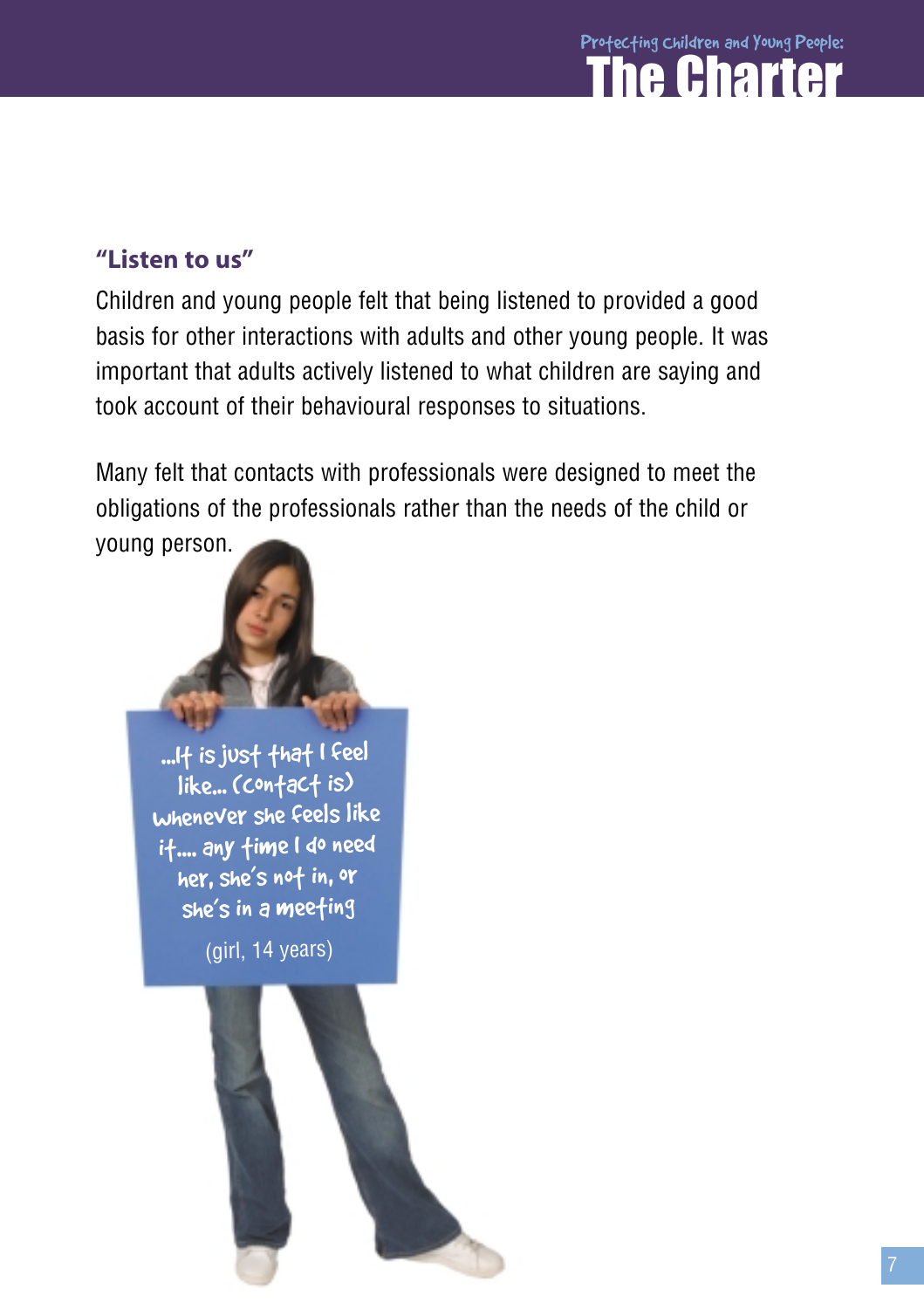They found it difficult to participate in child protection procedures when they felt that they were not being listened to and able to influence what would happen.

#### **"Take us seriously"**

Children and young people wanted other people to take them seriously when they spoke to them about a worry or concern regarding their safety.

Most felt that they had to *"work harder"* than adults to be believed. Some took measures to collect *"evidence"*, for example, on tape so that they could *"prove"* what had happened to them. They felt that this was necessary because their complaints were likely to be dismissed or not believed by other people.

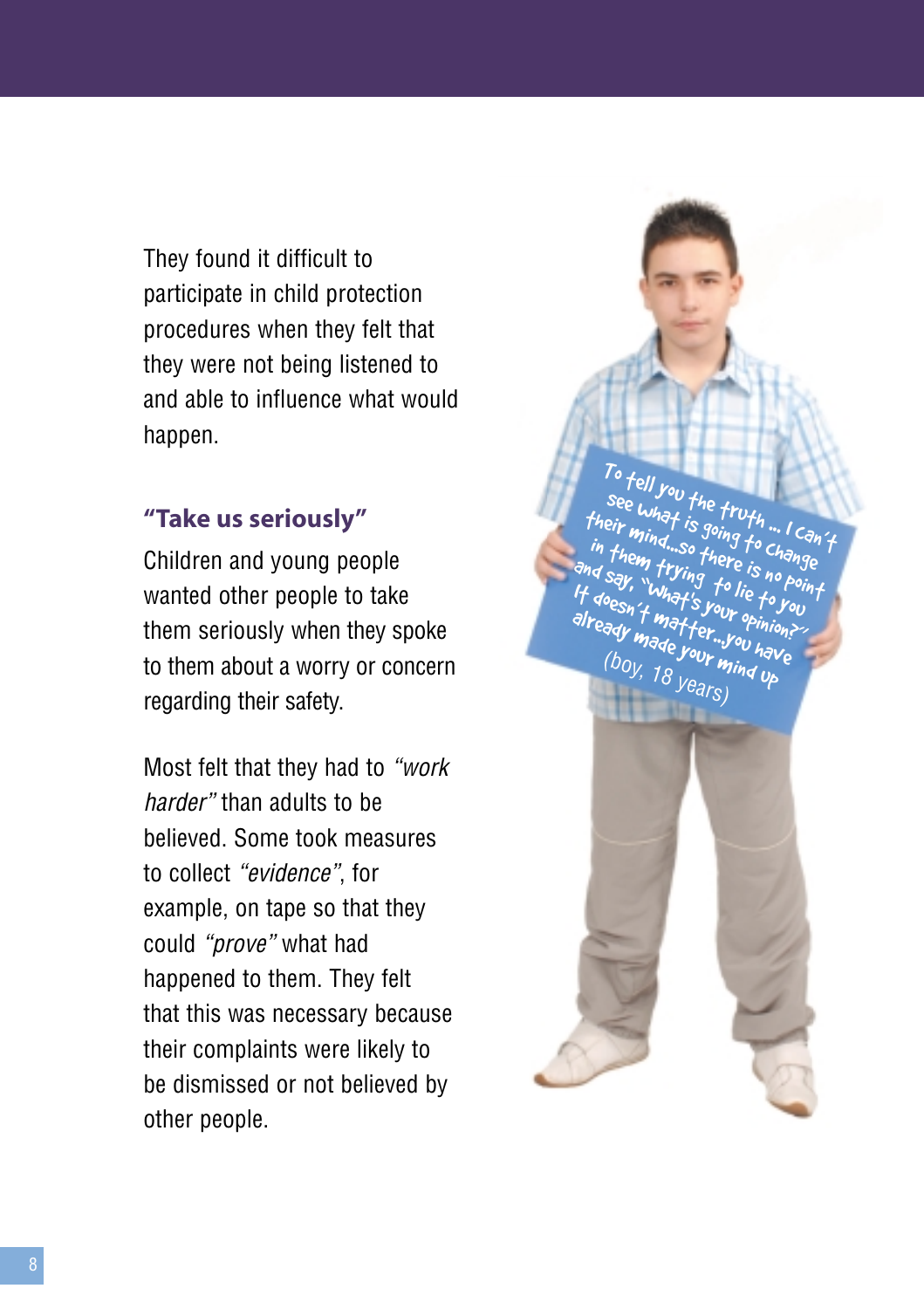#### **"Involve us"**

For children and young people it helped to be involved in decisions and to understand what was happening. This enabled them to maintain a sense of control over their situation.

They spoke very positively about people who gave them space and support to work through the complexity of their situations, allowing them to define and prioritise issues and to make decisions about what they wanted to do. They identified a number of techniques that had allowed them to express how they felt through speaking, drawing or writing. Not being pressured by time and the discussion being relaxed and informal were also identified as important.

#### **"Respect our privacy"**

Many children and young people were frightened other people they knew would find out what was happening and this would make the situation worse. This does not mean that information should not be shared when it would help protect a child or young person.

Having private time and places to talk to other people was vital in giving children and young people the opportunity to think through what was happening to them and to decide how to deal with the situation.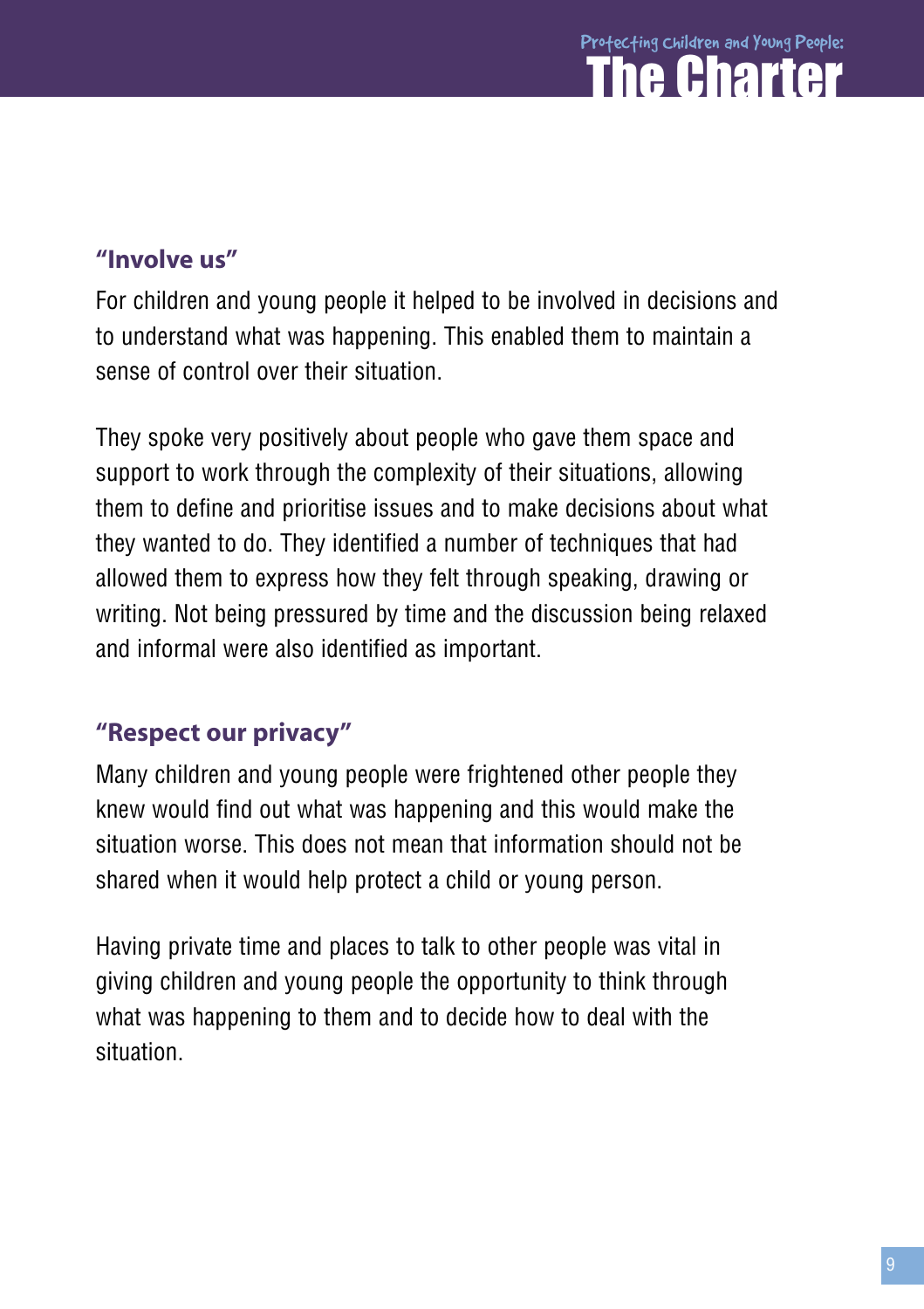...they say... we will do this, we will do that, and they don't... (boy, 16 years)

#### **"Be responsible to us"**

Children and young people were aware of times when action to improve a situation had been agreed but people had not fulfilled their responsibilities.

#### **"Think about our lives as a whole"**

Children and young people felt that insufficient consideration was taken of how the different people and places in their lives related to one another. Actions taken could resolve a situation in one environment, but make it worse in another.

#### **"Think carefully about how you use information about us"**

Children and young people showed awareness of why information needs to be shared and why, at times, there may be no choice in this.



Sometimes they have to tell other people about it who have had more experience of the problem that you've given them (girl, 10 years)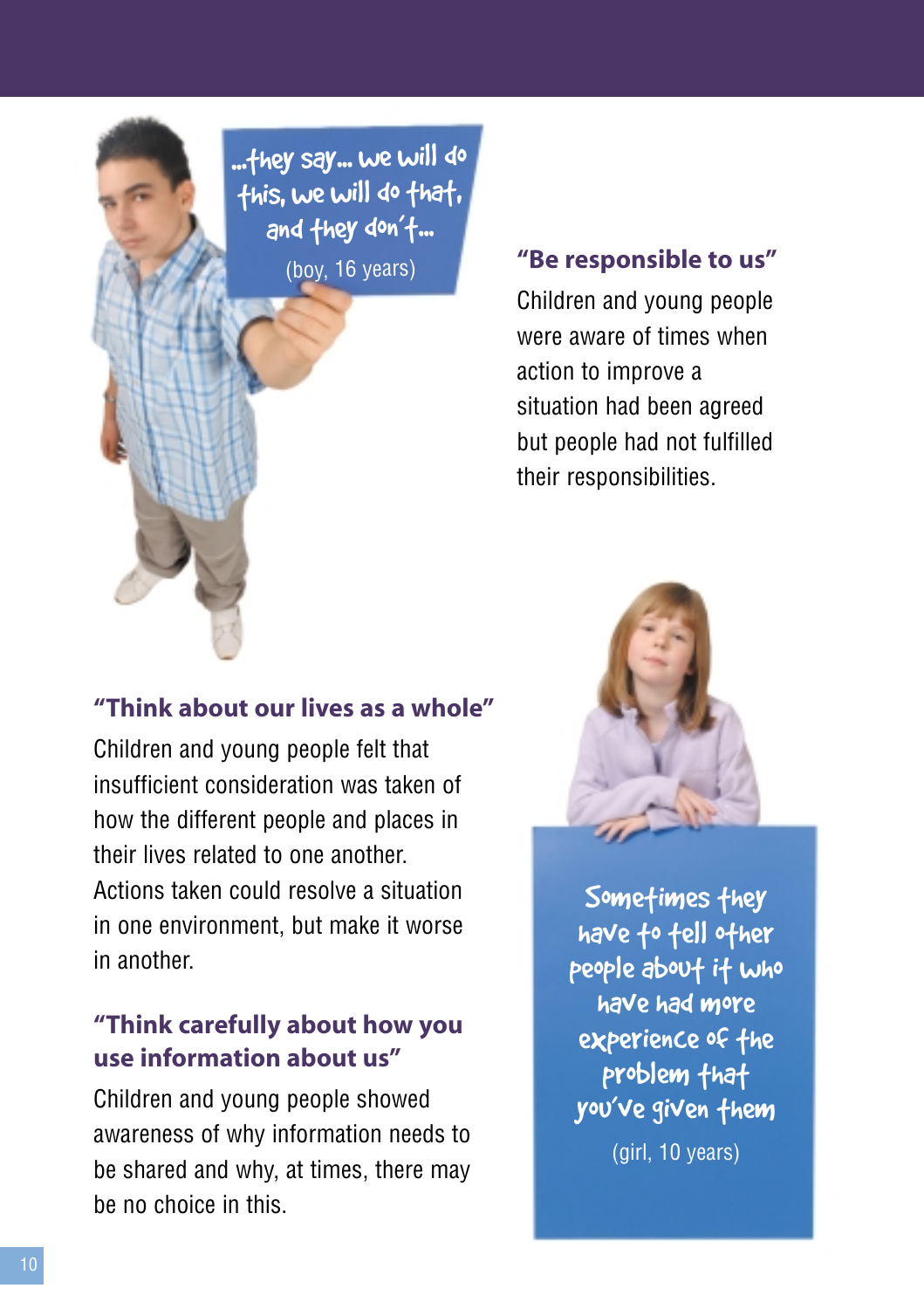## Children and Young People's Protecting Children and Young People: The Charter

When information needed to be shared, they wanted consideration given as to how people might perceive them and their families and the potential problems this could cause for them, for example, bullying.

It was important that they felt they had influence over when information was shared. Where they felt that this had not happened and it had not been explained to them why, their response included not speaking about concerns to the person (or others in a similar position) again.

#### **"Put us in touch with the right people"**

The majority of children and young people recognised the roles that others had if they were unsafe or had been hurt. Often, however, they were unsure of who was the right person to speak to for help. So, they often relied on those that they already knew to put them in touch with the appropriate people and agencies.

#### **"Use your power to help"**

Children and young people described a number of ways they would deal with a situation where they felt unsafe or had been hurt. Many suggested speaking to an adult could help. Certain adults were viewed to be particularly influential and so in a position to help. The main people identified were teachers, police and social workers.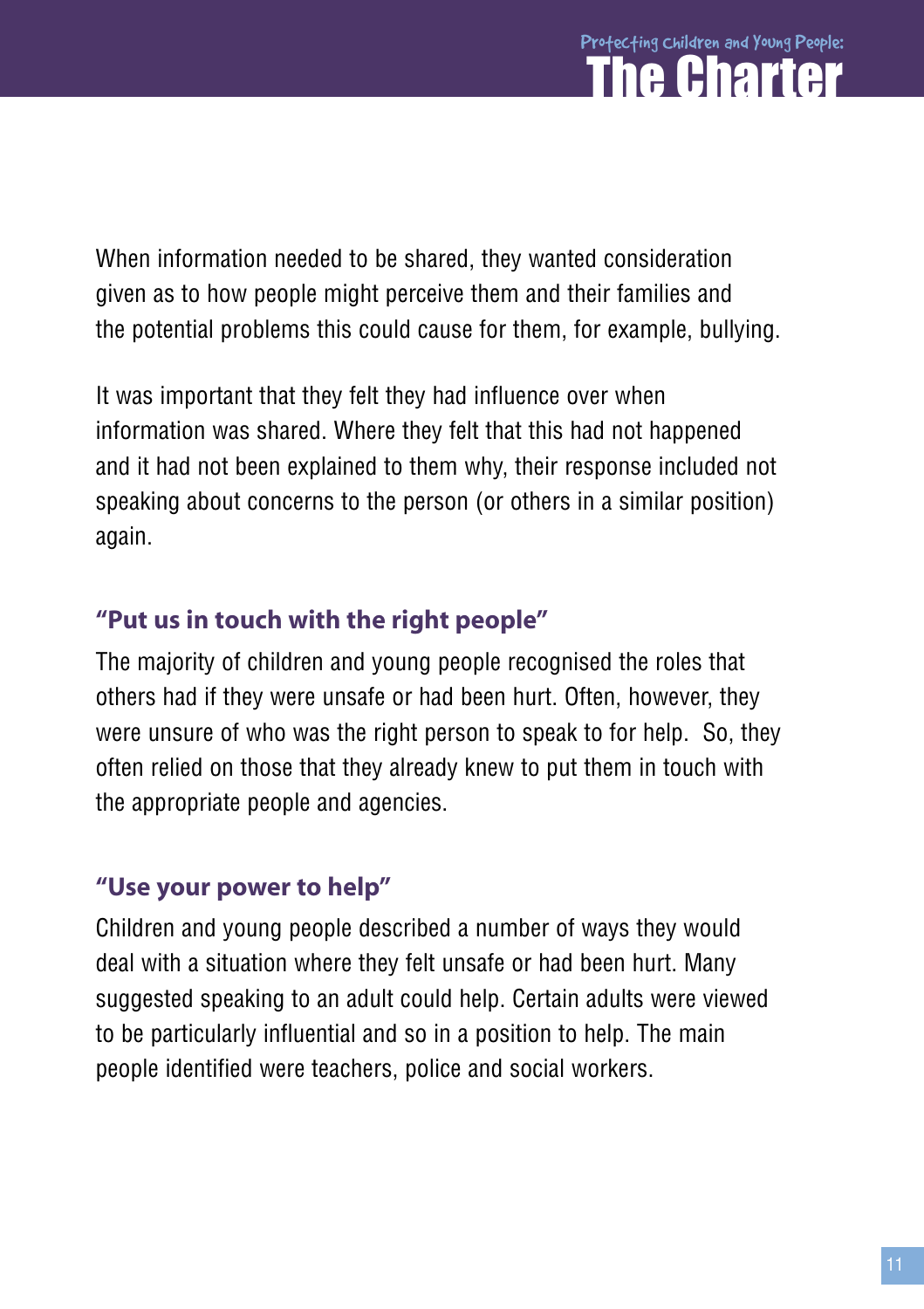Parents and other adults were often seen as intermediaries in this process. Children and young people felt that adults were more influential than they were when speaking to people in positions of authority. Some chose not to speak to anyone. This was often because they did not believe it would improve the situation or could make it worse.

Friends were seen as a key source of support, as well as siblings for some. Friendship networks allowed concerns to be discussed informally and action taken if appropriate. Many had developed personal coping strategies. Failure by professionals to recognise these, or their ability to protect themselves, often served to alienate them further from interacting with formal procedures.



Most of the time I would keep it to myself

(girl, 15 years)

They talked about other actions such as running away from home or behaving disruptively, which was often a result of feeling upset about what was happening.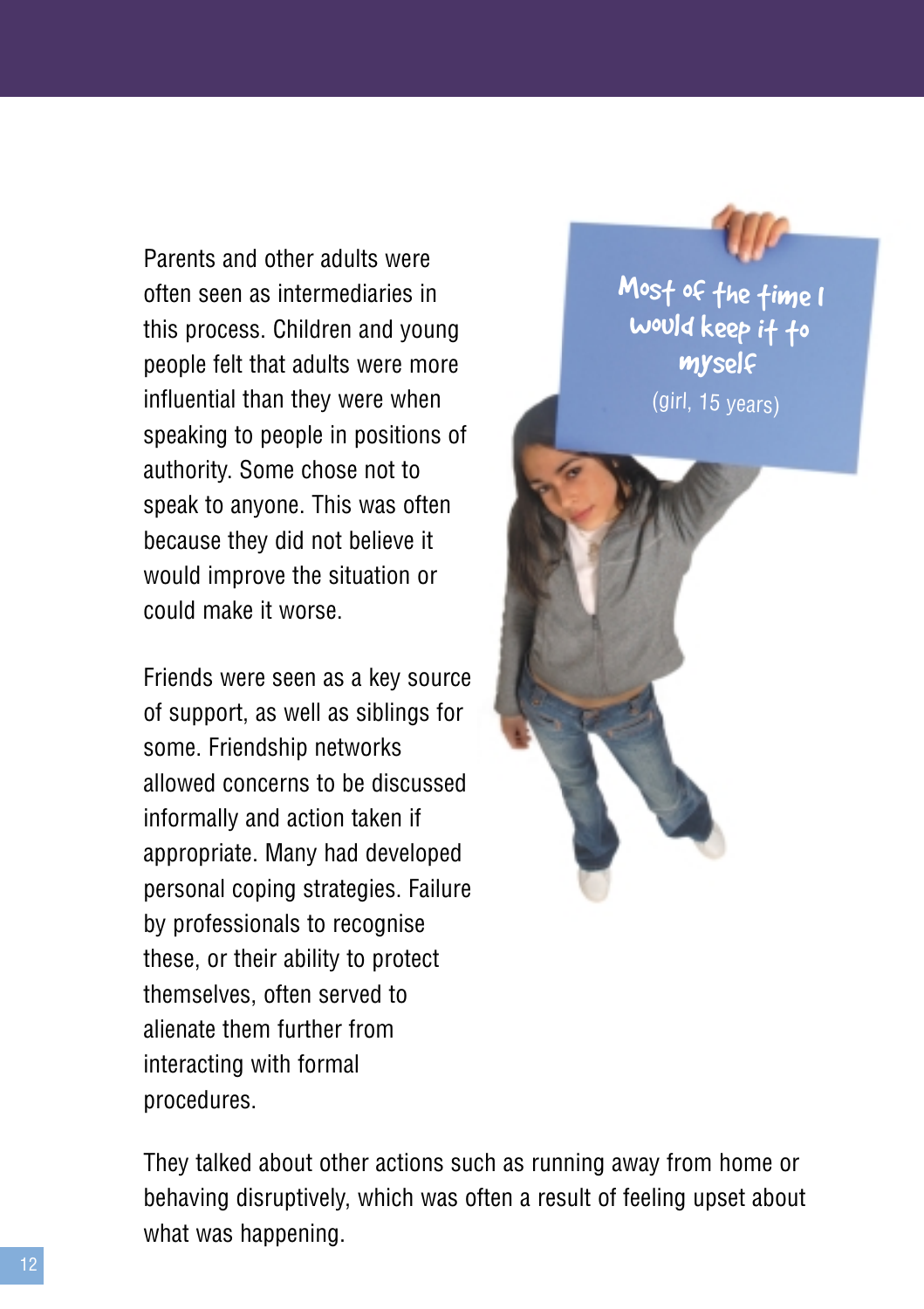# Children and Young People's Protecting Children and Young People: The Charter



...fhey look af me like I'm a wee child, and I'm not...see when they go on about keeping yourself safe...I've been on the run since before Christmas and I'm still here, I'm still clean, <sup>I</sup>'m decent, I'm still dressed well

(girl, 14 years)

#### **"Help us be safe"**

Children and young people felt that it was important to acknowledge the role that they play in keeping themselves safe and the role of adults to support them in this.

All of the 13 Charter statements are underwritten by one clear guiding principle – "help us be safe".

#### **"Make things happen when they should"**

Children and young people wanted the problem to stop straight away.

They did, however, recognise that time may be needed to involve the necessary people and to decide on the most appropriate actions. The uncertainty in this period was a major concern and source of worry for many children, with the potential that the situation would get worse.

> You can be waiting an<sup>d</sup> waiting and waiting and it can get worse. (girl, 16 years)